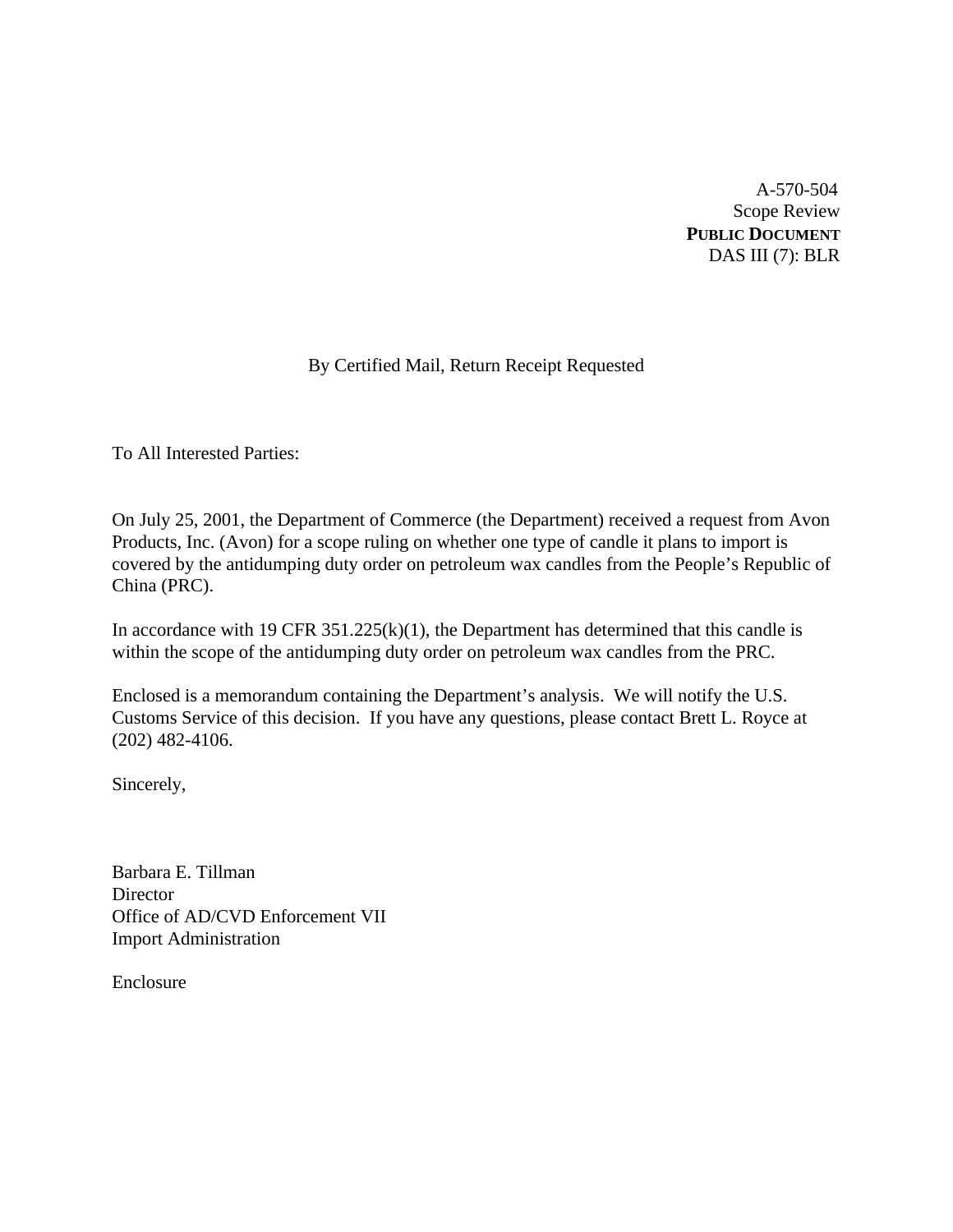A-570-504 Scope Review **PUBLIC DOCUMENT** DAS III (7): BLR

| <b>MEMORANDUM FOR:</b> | Joseph A. Spetrini<br><b>Deputy Assistant Secretary</b><br>for Import Administration, Group III                                                |
|------------------------|------------------------------------------------------------------------------------------------------------------------------------------------|
| FROM:                  | Barbara E. Tillman<br>Director<br>Office of AD/CVD Enforcement VII                                                                             |
| <b>SUBJECT:</b>        | Final Scope Ruling; Antidumping Duty Order on Petroleum Wax<br>Candles From the People's Republic of China (A-570-504); Avon<br>Products, Inc. |

## **Summary**

On July 25, 2001 the Department of Commerce (the Department) received a request from Avon Products, Inc. (Avon) for a scope ruling on its "ball-shaped candle," to determine if it is covered by the antidumping duty order on petroleum wax candles from the People's Republic of China (PRC) (the Order) (Petroleum Wax Candles from the PRC: Final Determination of Sales at Less Than Fair Value, 51 FR 25085 (July 10, 1986) (Final Determination)). In accordance with 19 CFR  $351.225(k)(1)$ , we recommend that the Department determine that this candle is within the scope of the Order.

#### **Background**

Avon filed its request for a scope ruling in proper form on July 25, 2001. On September 10, 2001 the National Candle Association (NCA), an interested party in this proceeding, filed comments on Avon's request. On December 4, 2001, the Department received comments from Avon concerning its "ball-shaped candle," and the Department's November 9, 2001 decision to amend its practice as a result of its ruling on a scope request by JCPenney Purchasing Company Corporation (JCPPC). See Final Scope Ruling – Antidumping Duty Order on Petroleum Wax Candles from the People's Republic of China (A-570-504); JCPenney (November 9, 2001). On December 14, 2001, Avon submitted a letter referencing its December 3, 2001 letter (received by the Department on December 4, 2001) and stating that the referenced letter constituted its comments, solicited by the Department in a December 14, 2001 letter, in response to JCPenney.

The regulations governing the Department's antidumping scope determinations are found at 19 CFR 351.225. On matters concerning the scope of an antidumping duty order, the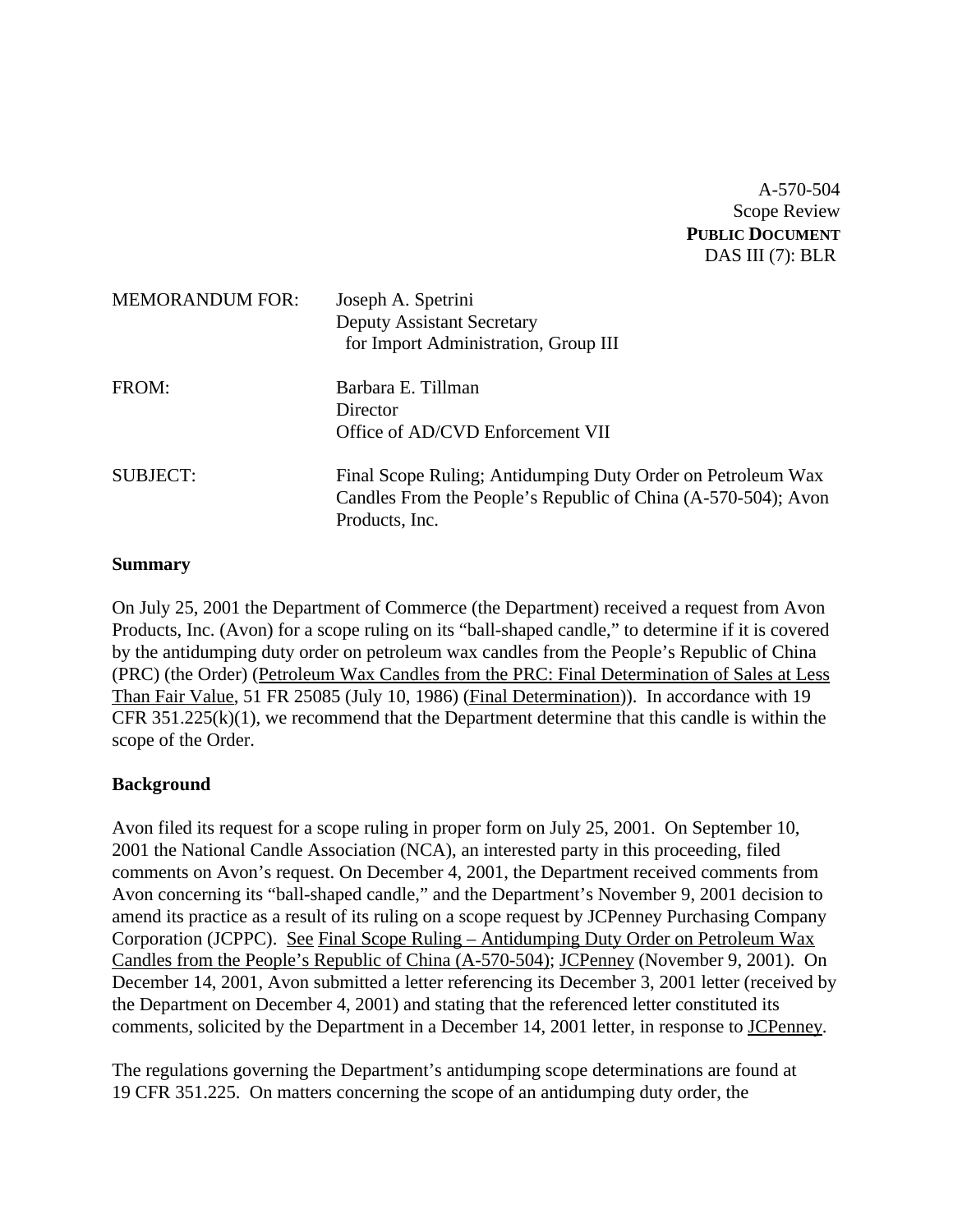Department first examines the descriptions of the merchandise contained in the petition, the determinations of the Secretary and the International Trade Commission (the Commission), the initial investigation, and the antidumping duty order. This determination may take place with or without a formal inquiry. If the Department determines that these descriptions are dispositive of the matter, the Department will issue a final scope ruling as to whether or not the subject merchandise is covered by the order. See 19 CFR 351.225(d).

Conversely, where the descriptions of the merchandise are *not* dispositive, the Department will consider the five additional factors set forth at 19 CFR 351.225(k)(2). These criteria are: i) the physical characteristics of the merchandise; ii) the expectations of the ultimate purchasers; iii) the ultimate use of the product; iv) the channels of trade in which the product is sold; and v) the manner in which the product is advertised and displayed. The determination as to which analytical framework is most appropriate in any given scope inquiry is made on a case-by-case basis after consideration of all evidence before the Department.

In the instant case, the Department has evaluated Avon's requests in accordance with 19 CFR  $351.225(k)(1)$  and the Department finds that the descriptions of the products contained in the petition, the final determinations of the Secretary (including prior scope determinations) and the Commission, the initial investigation, and the antidumping duty order are, in fact, dispositive. Therefore, the Department finds it unnecessary to consider the additional factors set forth at 19 CFR 351.225(k)(2).

Documents and parts thereof from the underlying investigation deemed relevant by the Department to this scope ruling were made part of the record of this determination and are referenced herein. Documents that were not presented to the Department, or placed by it on the record, do not constitute part of the administrative record for this scope determination.

In its petition of September 4, 1985 the National Candle Association requested that the investigation cover:

[c]andles [which] are made from petroleum wax and contain fiber or paper-cored wicks. They are sold in the following shapes: tapers, spirals, and straight-sided dinner candles; rounds, columns, pillars; votives; and various wax-filled containers. These candles may be scented or unscented ... and are generally used by retail consumers in the home or yard for decorative or lighting purposes (Antidumping Petition, September 4, 1985 at 7).

The Department defined the scope of the investigation in its notice of initiation. This scope language carried forward without change through the preliminary and final determinations of sales at less than fair value and the eventual antidumping duty order:

[c]ertain scented or unscented petroleum wax candles made from petroleum wax and having fiber or paper-cored wicks. They are sold in the following shapes: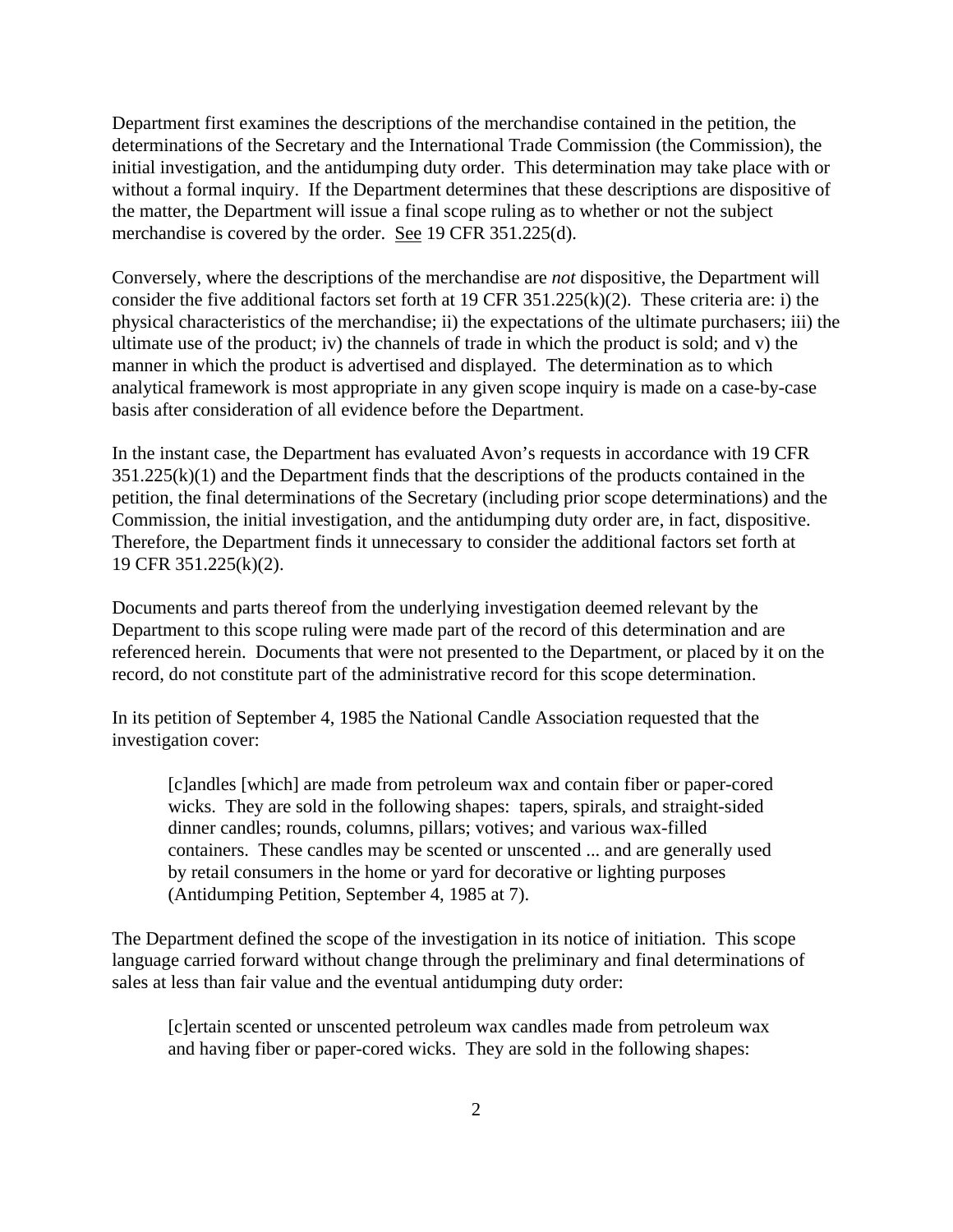tapers, spirals, and straight-sided dinner candles; rounds, columns, pillars, votives; and various wax-filled containers. Petroleum Wax Candles from the People's Republic of China: Initiation of Antidumping Duty Investigation, 50 FR 39743 (September 30, 1985); Preliminary Determination of Sales at Less Than Fair Value, 51 FR 6016 (February 19, 1986); Final Determination; and Antidumping Duty Order: Petroleum Wax Candles from the People's Republic of China, 51 FR 30686 (August 28, 1986).

The Commission adopted a similar definition of the "like product" subject to its determinations, noting that the investigations did not include "birthday, birthday numeral and figurine type candles" (Determinations of the Commission (Final), USITC Publication 1888, August 1986, at 4, note 5, and A-2 (Commission Determination)).

Also of relevance to the present scope inquiry is a notice issued to the United States Customs Service in connection with a July 1987 scope determination concerning an exception from the Order for novelty candles, which states:

The Department of Commerce has determined that certain novelty candles, such as Christmas novelty candles, are not within the scope of the antidumping duty order on petroleum-wax candles from the People's Republic of China (PRC). Christmas novelty candles are candles specially designed for use only in connection with the Christmas holiday season. This use is clearly indicated by Christmas scenes and symbols depicted in the candle design. Other novelty candles not within the scope of the order include candles having scenes or symbols of other occasions (*e.g.*, religious holidays or special events) depicted in their designs, figurine candles, and candles shaped in the form of identifiable objects (*e.g.*, animals or numerals), (CIE N-212/85, September 21, 1987; Letter from the Director, Office of Compliance, to Burditt, Bowles & Radzius, Ltd., July 13, 1987) (emphasis added).

#### **Avon's Scope Request**

Avon argues that the candle subject to this inquiry is in the form of an identifiable object, a ball. Avon included a sample of the candle with its scope request. According to Avon, the subject candle "...is a ball-shaped molded wax novelty candle measuring approximately 2 inches in diameter with a slightly flattened bottom and single wick." (Avon's Request at 1).

Avon argues that the Department and the courts have held that novelty candles, including those shaped as identifiable objects, are outside the scope of the Order and that the Department has long recognized that candles shaped other than tapers, columns, spirals, straight-sided dinner candles, votives and petroleum wax-filled containers are clearly outside the scope of the Order. Avon supports its argument by referencing the July 1987 novelty candle exception, stating that the candle at issue is a ball and, therefore, in the form of an identifiable object. Avon also cites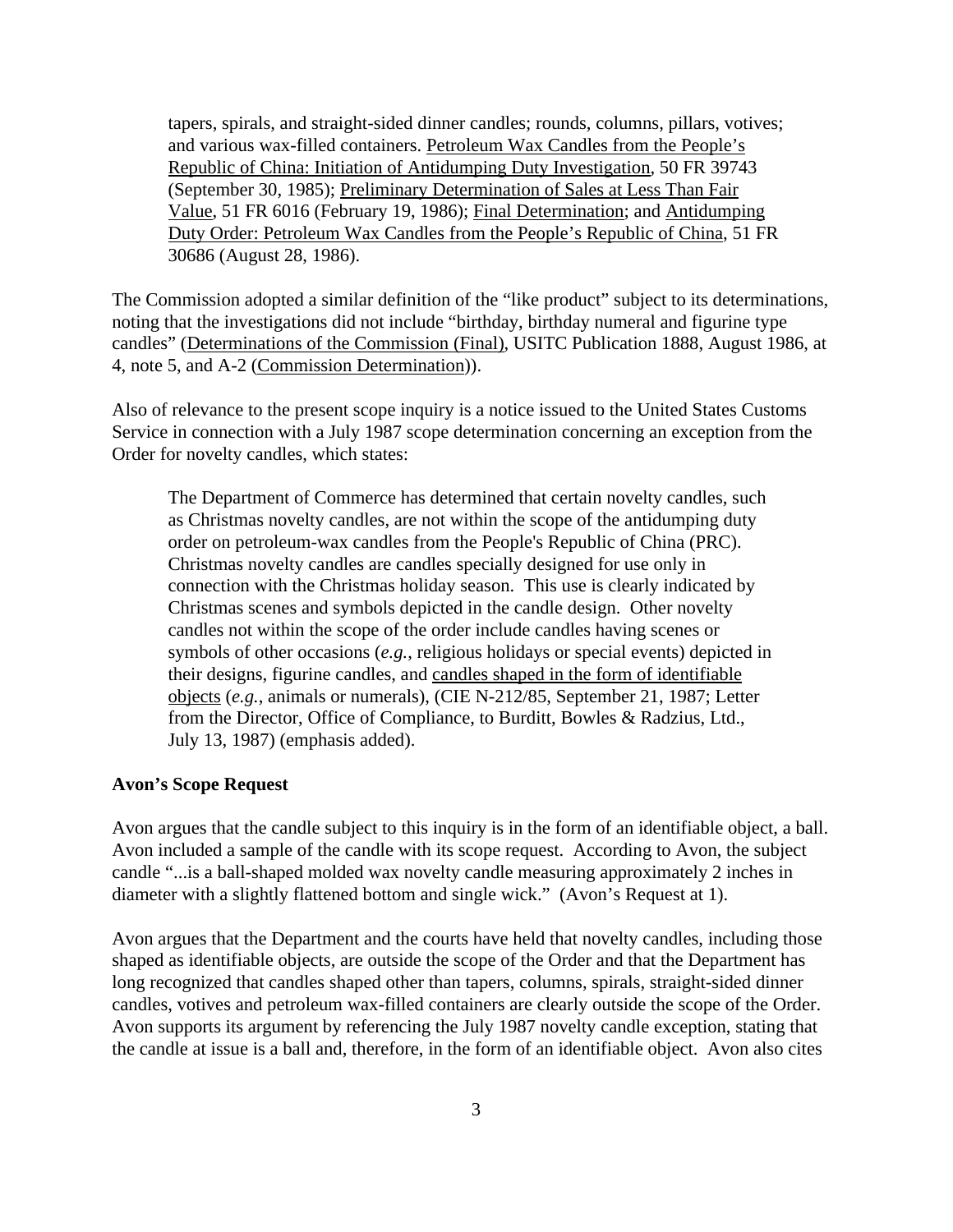Final Scope Ruling – Petroleum Wax Candles From the People's Republic of China (A-570- 504): San Francisco Candle Company (May 28, 1993) (San Francisco Ruling), wherein the Department stated "[B]all-shaped candles are not included on the list of shapes of candles encompassing the order."

In its December 3, 2001 response to the Department's change in practice letter, Avon disputes the Department's decision to base its scope rulings in part on whether the candles at issue initially are scented or unscented petroleum wax candles made from petroleum wax and having fiber or paper-cored wicks. Avon notes that, by not adhering to the previous standard of first inquiring whether the shape of the candles is not within those shapes listed by the inclusive language of the antidumping Order's scope, the Department is in flagrant disregard of the express opinion of the Court of International Trade, which has interpreted the guidelines issued by the Department as limiting the antidumping duty Order to those candles specifically identified as being within the scope. See Russ Berrie & Co., Inc. v. United States, 57 F. Supp. 2d 1184 (CIT 1999) (Russ Berrie). Thus, Avon claims that this change in practice constitutes an impermissible expansion of the scope of the Order, not in accordance with law.

#### **NCA's Comments**

In its comments, the NCA retraces the history of this antidumping duty order, including the import surges and resultant injury suffered by domestic manufacturers which prompted the original September 1985 antidumping petition. Petitioner contends that the antidumping statute and antidumping duty orders are remedial in nature and exceptions to them should be construed as narrowly as possible to preserve the efficacy of the Order. In support of its assertion, petitioner cites a Court of International Trade conclusion, with regards to the novelty exception, that ". . . a candle must be specifically designed for use only in connection with a religious holiday or special event to fall within the novelty candle exception." See Russ Berrie, 57 F. Supp. 2d at 1194. Thus, petitioners argue that the Department narrowly limited the novelty candle exception to figurine candles, candles shaped in the form of identifiable objects, and candles specifically designed for use only in connection with the holiday season.

The NCA contends that Avon's ball-shaped candle is not a true sphere or ball since it has a flat bottom. According to the NCA, "a ball or spherically-shaped candle would have to be completely round on all sides" (NCA comments at 5). The NCA, therefore contends that the subject candle is not in the form of an identifiable object, and that the candle's flat bottom makes it a round, a shape specifically listed in the scope of the Order.

The NCA notes that Avon's candles compete in the same channels of trade as the candles subject to the Order, and that their sale without the antidumping duty will severely injure the U.S. candle producers. It further notes what it characterizes as the long-standing efforts of candle importers to "expand the 'novelty candle' loophole in the Order through a continuing stream of scope requests, causing the Order on PRC candles to be subjected to over seventy Final Scope Rulings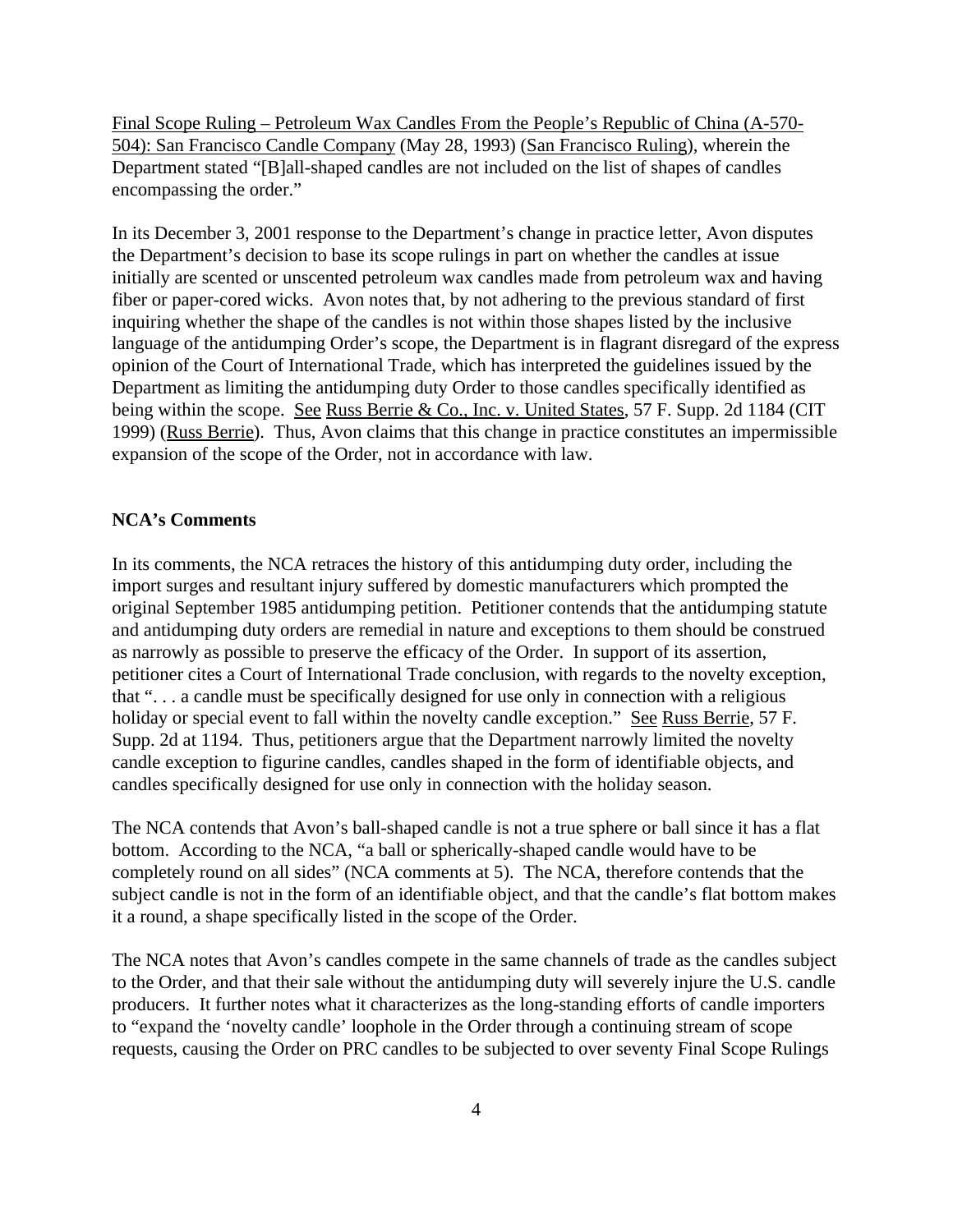and many more requests." Petitioner maintains that the success of the scope requests in eroding the Order has resulted in geometric increases in the volume of PRC candles coming into the United States. Petitioner concludes by stating that Avon is now asking the Department to narrow the scope of the Order so that it excludes everyday candles, claiming that they are novelty candles, and that the Department does not have such legal authority.

### **Analysis**

When determining whether or not a particular product claimed as a novelty candle is within the scope of the antidumping duty order, the Department's first line of inquiry is whether the shape of the candle falls within those shapes listed by the inclusive language of the Order's scope, *i.e.*, "tapers, spirals, and straight-sided dinner candles; rounds, columns, pillars, votives; and various wax-filled containers." If a candle falls within one of the above delineated shapes, it will be determined to be within the Order's scope. Candles of a shape not listed by the inclusive language of the Order's scope will then be evaluated to determine whether they are "scented or unscented petroleum wax candles made from petroleum wax and having fiber or paper-cored wicks."<sup>1</sup> If the Department determines that the candle is made from petroleum wax and has a

<sup>&</sup>lt;sup>1</sup> The Department has changed its practice on this issue. In past scope rulings, the Department has determined that candles not of a shape listed by the language of the Order's scope were outside the scope. See, e.g., Final Scope Ruling – Antidumping Duty Order on Petroleum Wax Candles From the People's Republic of China (A-570-504); Endar Corp. (Jan. 11, 2000) ("dragonfly" candle, in the shape of a rough-hewn stone with a dragon fly carved on top, not within scope because it is of a shape not listed by the scope); American Drug Stores, Inc. (Mar. 16, 1998) (sphere or ball shaped candle not within scope because it is a shape not listed by the scope); San Francisco Candle Co. (June 10, 1993) (ball shaped candle not within scope because it is of a shape not listed by the scope). The reason for the change is that, upon review of the text of the scope of the Order, the text of the first sentence of the scope covers "scented or unscented petroleum wax candles made from petroleum wax and having fiber or paper-cored wicks." The text following this broad inclusive sentence provides a list of shapes, which list is not modified by any express words of exclusivity. The result of our prior practice of excluding candles of a shape other than those listed was inconsistent with the fact that such candles were "scented or unscented petroleum wax candles made from petroleum wax and having fiber or paper-cored wicks." We have now determined that this practice was incorrect because it had the effect of narrowing the broad coverage of the first sentence of the Order's scope. The list of shapes in the second sentence of the Order's scope does not provide a textual basis for such a narrowing of the coverage of the first sentence of the Order's scope. Accordingly, in order to give full effect to the first sentence of the inclusive language of the scope, the Department normally will evaluate whether candles of a shape not listed by the inclusive language of the Order's scope are scented or unscented petroleum wax candles made from petroleum wax and having fiber or paper-cored wicks. See Final Scope Ruling – Antidumping Duty Order on Petroleum Wax Candles From the People's Republic of China (A-570-504); J.C. Penney November 9, 2001 (JC Penney Ruling).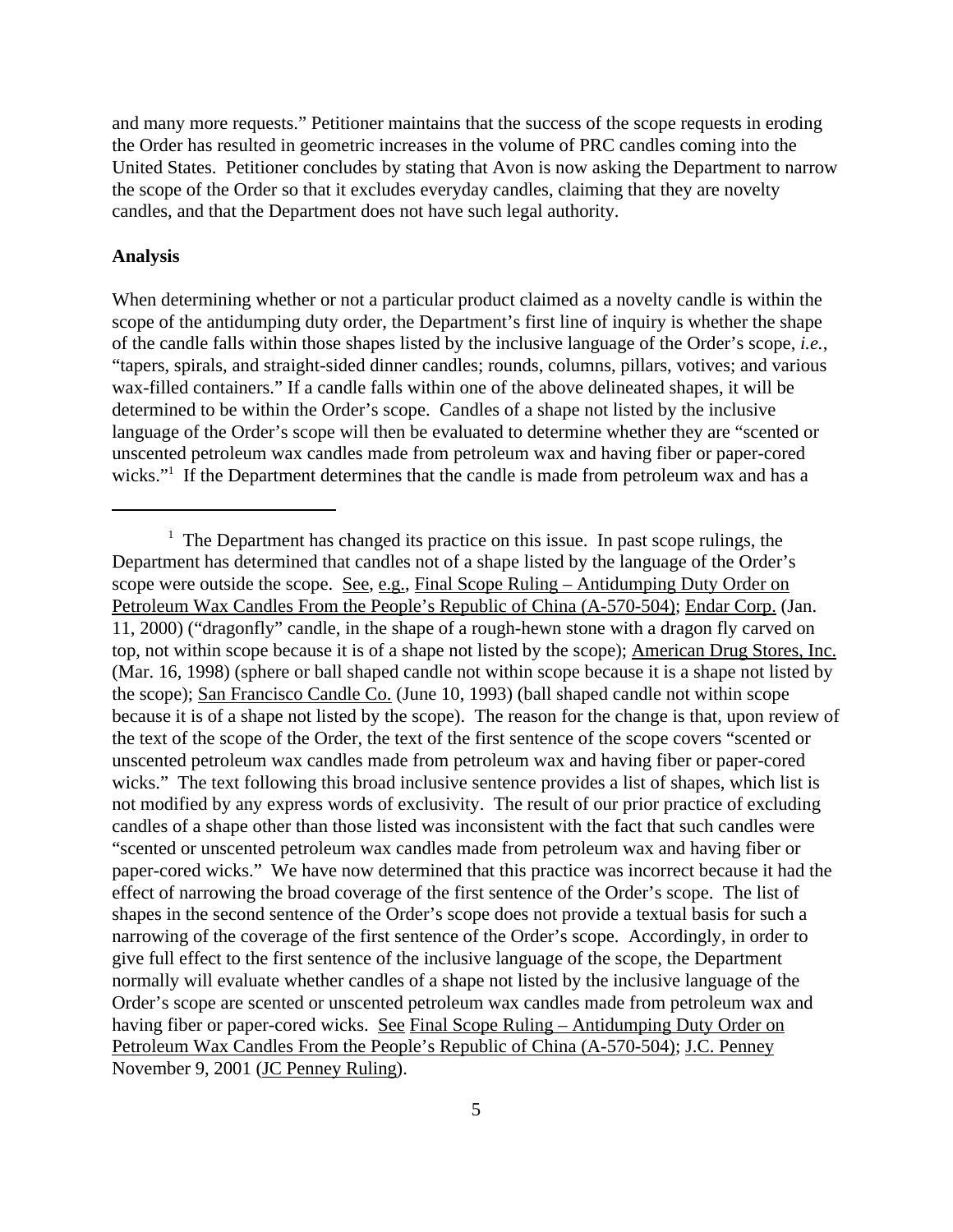fiber or paper-cored wick, but the candle possesses characteristics set out in the July 1987 novelty candle exception, it will fall outside the scope of the Order. In order for a candle to qualify for this exception, the characteristic(s) which are claimed to render it a novelty candle must be visible from most angles, as opposed to minimally visible. See Final Scope Ruling – Antidumping Duty Order on Petroleum Wax Candles From the People's Republic of China (A-570-504); JCPenney Purchasing Corp. (May 21, 2001); San Francisco Candle Co. (Feb. 12, 2001); Endar Corp. (Jan. 11, 2000). If a candle does not possess characteristics set out in the July 1987 novelty candle exception, and it is a scented or unscented petroleum wax candle made from petroleum wax and having fiber or paper-cored wick, the Department will determine that the candle is within the scope of the Order.

With respect to the instant request, we find that for the reasons outlined below, this candle falls within the scope of the Order.

## **"Ball-Shaped Candle" (PP229284)**

This candle is in a shape similar to a sphere, but with a flat bottom. Avon claims that its candle is in the shape of a molded ball, an identifiable object. Citing the July 1987 novelty candle exception, Avon argues that this "ball-shaped candle" is, thus, a novelty candle outside the Order's scope. However, in prior rulings involving candles in a shape similar to a ball or sphere, the Department never reached the conclusion that a sphere or ball shape is an identifiable object. Rather, the Department has clarified that the term "round" in the scope language refers to roundshaped columns or pillars, but not to spherical candles. See American Drug Stores, Inc. (March 16, 1998) and <u>San Francisco Candle Co.</u> (June 10, 1993). The Department, in those scope rulings and pursuant to our practice at that time, concluded that sphere or ball-shaped candles are not included within the Order's scope because they were not of a shape listed by the inclusive text of the scope of the Order.

In this case, we apply our current practice to Avon's "ball-shaped" candle. Because a "ball" shape is not listed in the scope of the Order, we then evaluate whether this candle is made of petroleum wax and contains a fiber or paper-cored wick. Avon has not explicitly stated whether its "ball-shaped" candle is made of petroleum wax and contains a fiber or paper-cored wick, nor did the NCA comment specifically on these characteristics in relation to this candle. Since Avon

This approach of evaluating such candles in light of the entire text of the scope is in keeping with the recent opinion of the Court of International Trade (CIT), noting that a better approach in scope rulings is to avoid subjective issues of intent and, instead, look to the petition's language to determine whether the class or kind of merchandise at issue was expressly included. Duferco Steel, Inc. v. United States, 146 F. Supp. 2d 913 (Ct. Int'l Trade 2001). Such an approach is a recent departure from past CIT precedent that required Commerce to give ample deference to the petitioner's intent when examining a petition's description of the subject merchandise, see, e.g., Torrington Co. v. United States, 995 F. Supp. 117, 121 (Ct. Int'l Trade 1998).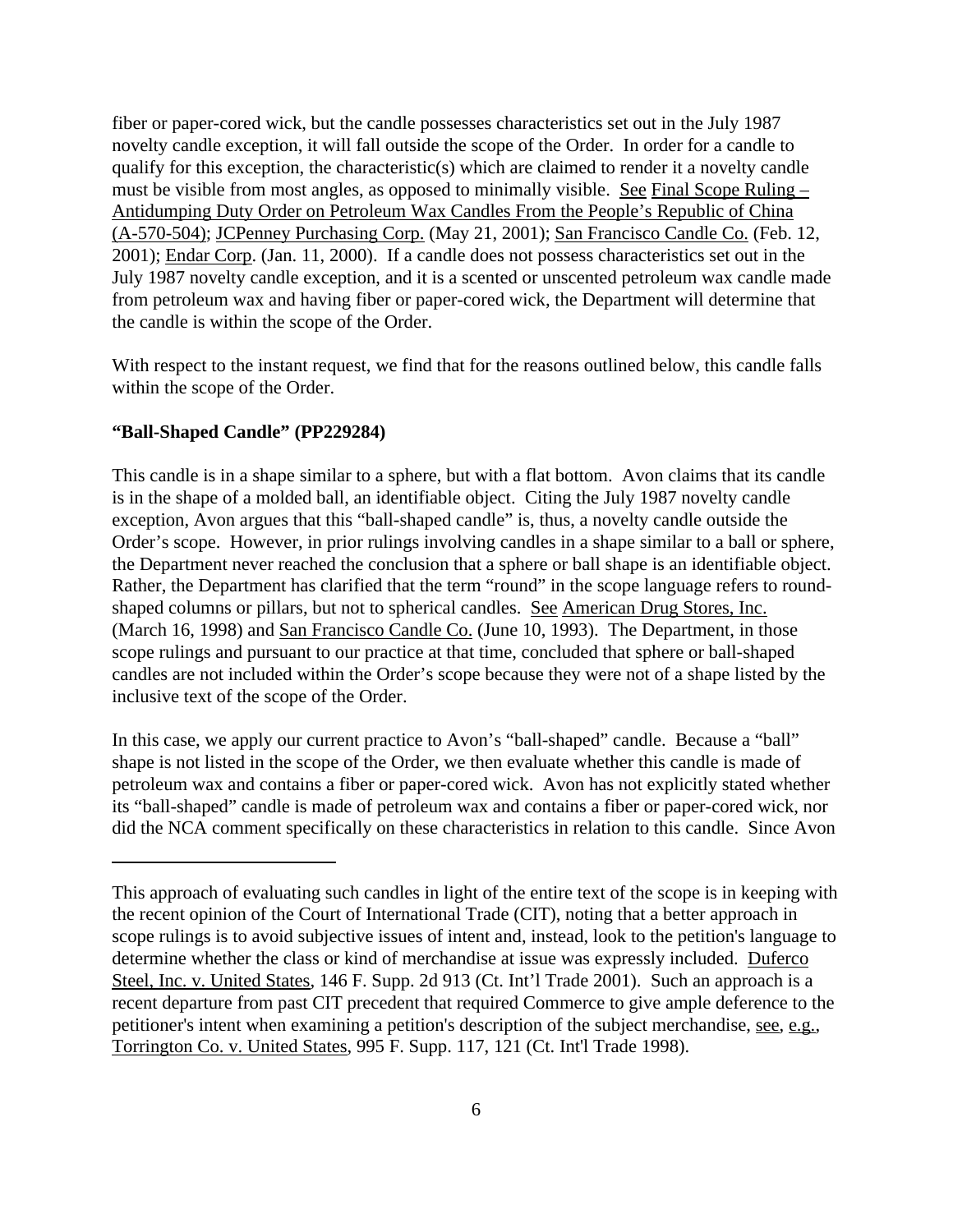has claimed its ball-shaped candle is outside the scope of the Order and no party has questioned the composition of Avon's candle in this scope proceeding, we find that these characteristics (petroleum wax composition and fiber or paper-cored wick) are implied in Avon's submissions to the Department. Furthermore, there is no evidence to the contrary on the record of this scope inquiry.

Therefore, we must turn to an analysis of whether Avon's "ball-shaped candle" qualifies under the July 1987 novelty candle exception as an identifiable object. Avon claims that this candle is in the shape of a ball and is, thus, an identifiable object. However, we disagree that this candle is in the shape of a ball because it is flat on the bottom rather than rounded, as would be the case with a ball. Further, the flat bottom may be viewed from the bottom and all sides. Thus, the characteristic which Avon claims renders this candle a novelty candle, a ball, is not visible from most angles.<sup>2</sup> Because we do not agree with Avon's claim that its candle is in the shape of a ball,

The difference between a shape and an object generally is one of specificity. A shape is generally the characteristic surface configuration of a thing, the outline or contour. See The American Heritage Dictionary of the English Language (Fourth Ed. 2000), reprinted at www.bartleby.com. An object is more specific, something perceptible by one or more senses, especially vision or touch, a material thing. Id. We would not consider the geometric shape of a ball or sphere to constitute a material thing that has sufficient specificity to warrant treatment as an identifiable object under the July 1987 novelty candle exception. Rather, more specifically shaped material things such as leaves, hearts and pine cones, all ruled outside of the scope of the Order by the Department in the past, would constitute identifiable objects falling within the July 1987 novelty exception. See JCPenney Ruling; see also Final Scope Ruling: Avon Products (July 11, 2001) and Final Scope Ruling: Avon Products (May 4, 2001). Furthermore, we note that certain shapes enumerated in the Order's scope approximate geometric shapes, e.g., straight-sided dinner candles can be cubes or irregular cubes, rounds and votives can be spheres or cylinders, and tapers may approximate pyramids or tetrahedrons.

<sup>&</sup>lt;sup>2</sup> We further disagree with Avon's assertion that a ball-shaped candle would merit exclusion from the scope of the Order as an identifiable object. We would not consider a ball or sphere shape to be an identifiable object eligible for exclusion from the Order within the standards set forth in the July 1987 novelty candle exception. The July 1987 novelty candle exception indicates that Christmas novelty candles specially designed for use only in connection with the Christmas holiday season are excluded from the Order. This exception also includes other novelty candles with depictions of scenes or symbols of other occasions (such as religious holidays or special events), and candles in the form of identifiable objects, "*e.g.*, animals or numerals." Thus, the determining characteristics in granting an exclusion under the 1987 novelty candle exception are scenes or symbols specifically connected to the Christmas holiday season and other occasions, or candles shaped in the form of identifiable objects. Unlike candles shaped as animals or numerals, given as illustrative examples of the identifiable object novelty exception, a candle in the shape of a ball or sphere is a geometric-shaped candle, not a more specific identifiable object.